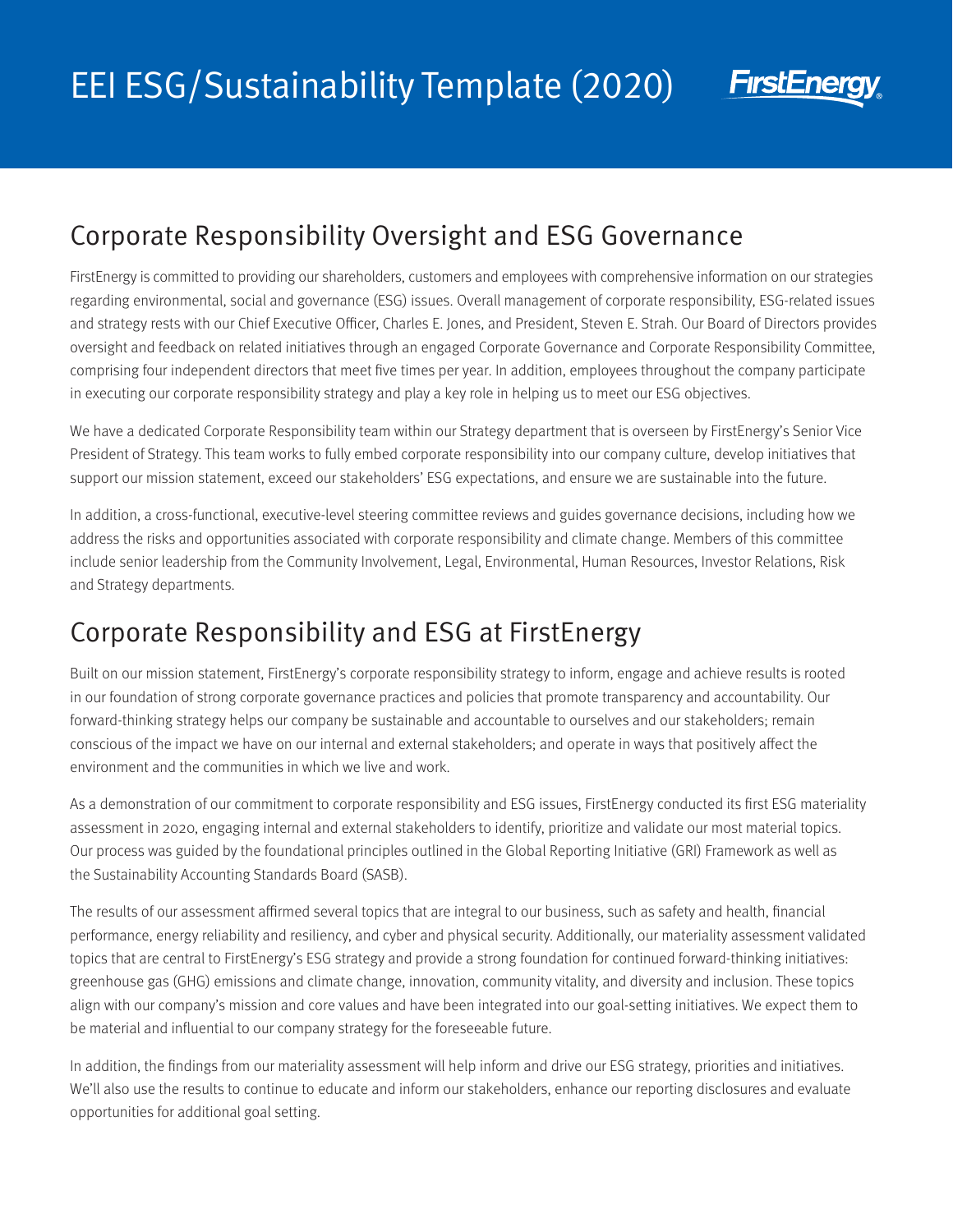As indicated by the materiality assessment, greenhouse gas emissions and climate change are material ESG topics for FirstEnergy. Our climate position and strategy, released in November 2020, reinforces our understanding that these are also important material ESG topics to our stakeholders. As our position states, we believe climate change is among the most important issues of our time, and we're committed to doing our part to ensure a bright and sustainable future for the communities we serve. Through the diligent execution of our climate strategy, we will work toward achieving carbon neutrality by 2050, which we view as a key step in meeting the climate challenge and building a sustainable energy future for the next generation. In addition, we have a responsibility to our stakeholders to proactively mitigate the company's climate change risks and capitalize on emerging opportunities in a carbon-neutral economy—all while meeting the changing needs of our diverse customer base.

Our climate strategy consists of the following key objectives:

- **Protecting and enhancing our transmission system to enable a clean-energy and carbon-neutral future**
- building a technologically advanced distribution platform that improves grid reliability and resiliency while also enabling our company and customers to support a carbon-neutral economy
- **Dearmon** being innovative and forward thinking as we explore opportunities for continued increased efficiency of our regulated coal generation fleet, incorporation of renewable resources and implementation of emerging technologies that support our company's mission.

Several recently announced goals support our climate position and climate strategy:

- As we continue to evaluate opportunities for regulated renewable generating sources, we have set a goal to own at least 50 MW of solar generation in West Virginia by 2025.
- Beginning in 2021, we plan for 100% of new purchases for our light-duty and aerial truck fleet to be electric or hybrid vehicles, creating a path to 30% fleet electrification by 2030 and eliminating more than 10,000 annual metric tons of CO<sub>2</sub>e by 2030.
- We pledge to achieve carbon neutrality by 2050, with an interim goal to reduce our companywide Scope 1 GHG emissions by 30% from our 2019 baseline by 2030. This will require significant business practice modifications to our distribution, transmission and generation operations, including a commitment to begin a thoughtful transition away from our two West Virginia coal generation facilities by 2050.

We encourage you to read more about our corporate responsibility and ESG initiatives, our Climate Report, climate story, Task Force on Climate-Related Financial Disclosures (TCFD) Report, strategic plan and more on our [Corporate Responsibility website.](http://www.fecorporateresponsibility.com)

This report contains forward looking statements based on information available to the company. For more information, including our full forward-looking statement please visit our [Shareholder Engagement page.](https://www.firstenergycorp.com/content/fecorp/investor/engagement.html)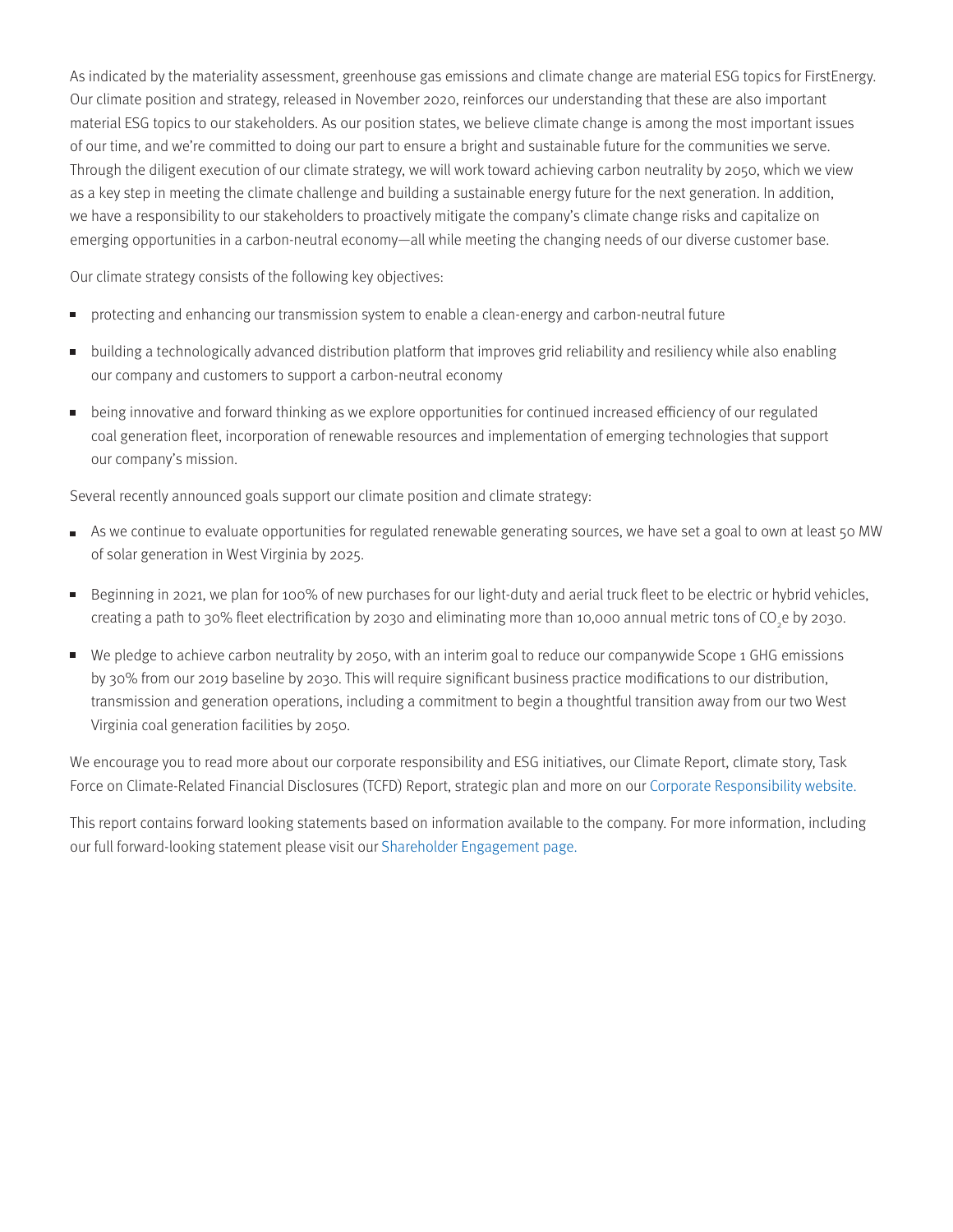



## Electric Company ESG/Sustainability Quantitative Information

| <b>Parent Company:</b>             | FirstEnergy Corp                                                                                                                     |
|------------------------------------|--------------------------------------------------------------------------------------------------------------------------------------|
| <b>Operating Company(s):</b>       | Penelec, Mon Power, Met-Ed, Ohio Edison, The Illuminating Company, JCP&L, Potomac Edison, Penn Power, Toledo Edison, West Penn Power |
| <b>Business Type(s):</b>           | Vertically integrated                                                                                                                |
| <b>State(s) of Operation:</b>      | Maryland, New Jersey, New York, Ohio, Pennsylvania, West Virginia                                                                    |
| <b>State(s) with RPS Programs:</b> | Maryland, New Jersey, New York, Ohio, Pennsylvania                                                                                   |
| <b>Regulatory Environment:</b>     | Regulated                                                                                                                            |
| <b>Report Date:</b>                | 9/4/2020                                                                                                                             |

| Ref No.          | <b>Metric</b>                                           | 2018    | 2019    | 2020    | 2050   Additional Information                                                                                                |
|------------------|---------------------------------------------------------|---------|---------|---------|------------------------------------------------------------------------------------------------------------------------------|
| <b>Portfolio</b> |                                                         |         |         |         |                                                                                                                              |
| $1\,$            | Owned Nameplate Generation Capacity at end of year (MW) |         |         |         | Net demonstrated capacity as reported<br>in FE's 10-K Filing 2020 data represents<br>anticipated year-end nameplate capacity |
| 1.1              | Coal                                                    | 9,270   | 3,082   | 3,082   |                                                                                                                              |
| 1.2              | Natural Gas                                             | 545     | $\circ$ | $\circ$ |                                                                                                                              |
| 1.3              | Nuclear                                                 | 4,048   | $\circ$ | $\circ$ |                                                                                                                              |
| 1.4              | Petroleum                                               | 59      | $\circ$ | $\circ$ |                                                                                                                              |
| 1.5              | Total Renewable Energy Resources                        |         |         |         |                                                                                                                              |
| 1.5.1            | Biomass/Biogas                                          | $\circ$ | $\circ$ | $\circ$ |                                                                                                                              |
| 1.5.2            | Geothermal                                              | $\circ$ | $\circ$ | $\circ$ |                                                                                                                              |
| 1.5.3            | Hydroelectric                                           | 1,410   | 697     | 697     |                                                                                                                              |
| 1.5.4            | Solar                                                   | $\circ$ | $\circ$ | $\circ$ |                                                                                                                              |
| 1.5.5            | Wind                                                    | $\circ$ | $\circ$ | $\circ$ |                                                                                                                              |
| 1.6              | Other                                                   | $\circ$ | $\circ$ | $\circ$ |                                                                                                                              |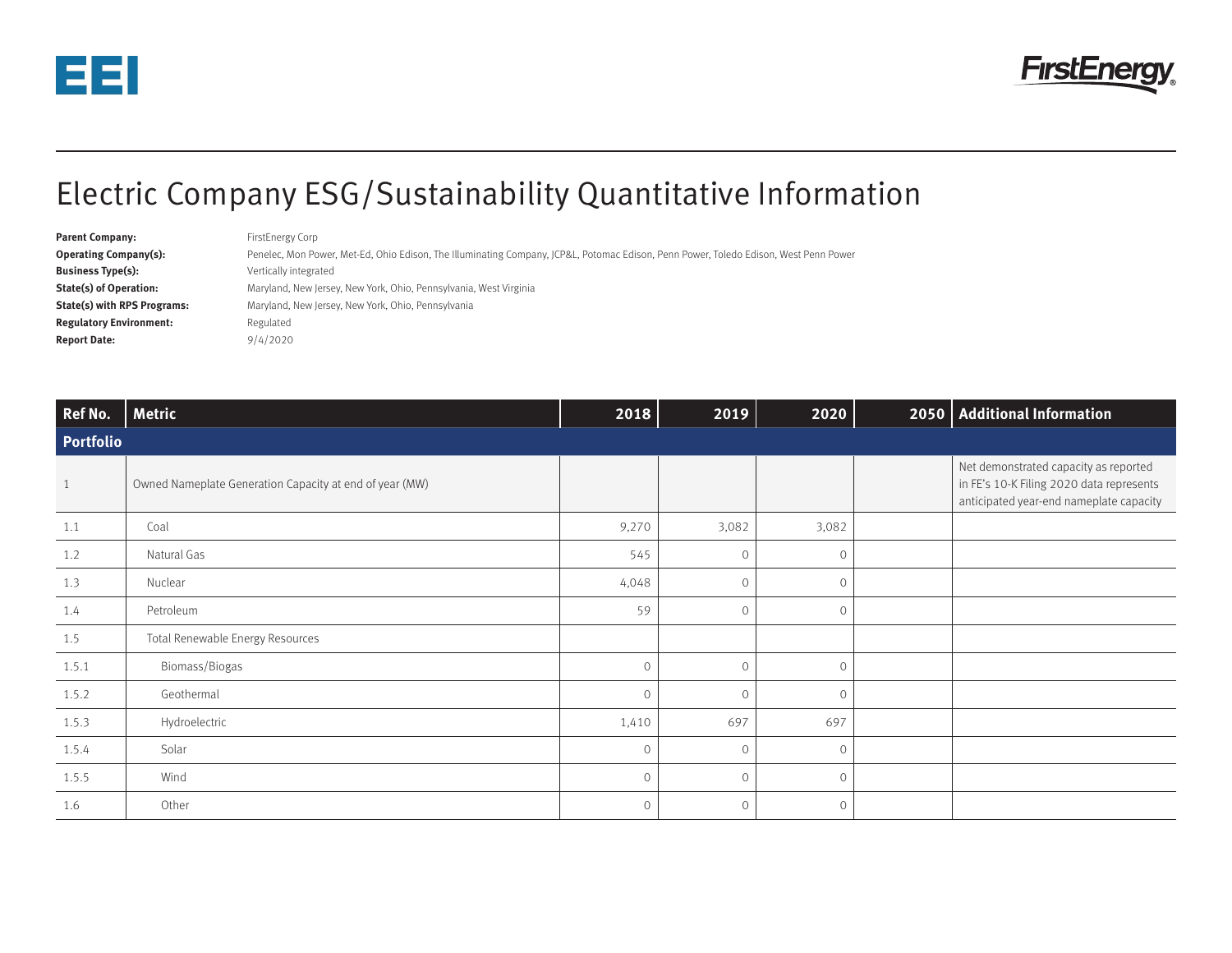| Ref No.        | <b>Metric</b>                                | 2018         | 2019        | 2020 |  | 2050   Additional Information                                                   |
|----------------|----------------------------------------------|--------------|-------------|------|--|---------------------------------------------------------------------------------|
| Portfolio      |                                              |              |             |      |  |                                                                                 |
| $\overline{2}$ | Net Generation for the data year (MWh)       | 109,322,672  | 65,313,409  |      |  |                                                                                 |
| 2.1            | Coal                                         |              |             |      |  |                                                                                 |
| 2.2            | Natural Gas                                  |              |             |      |  |                                                                                 |
| 2.3            | Nuclear                                      |              |             |      |  |                                                                                 |
| 2.4            | Petroleum                                    |              |             |      |  |                                                                                 |
| 2.5            | Total Renewable Energy Resources             |              |             |      |  |                                                                                 |
| 2.5.1          | Biomass/Biogas                               |              |             |      |  |                                                                                 |
| 2.5.2          | Geothermal                                   |              |             |      |  |                                                                                 |
| 2.5.3          | Hydroelectric                                |              |             |      |  |                                                                                 |
| 2.5.4          | Solar                                        |              |             |      |  |                                                                                 |
| 2.5.5          | Wind                                         |              |             |      |  |                                                                                 |
| 2.6            | Other                                        |              |             |      |  |                                                                                 |
| 2.i            | Owned Net Generation for the data year (MWh) |              |             |      |  | Net generation data as reported on EIA's<br>Form 923, and FE's internal numbers |
| 2.1.1          | Coal                                         | 34,240,820   | 19,595,230  |      |  |                                                                                 |
| 2.2.i          | Natural Gas                                  | $\circ$      | $\cal O$    |      |  |                                                                                 |
| 2.3.i          | Nuclear                                      | 32,944,220   | $\mathbf 0$ |      |  |                                                                                 |
| 2.4.i          | Petroleum                                    | 45,239       | $\mathbf 0$ |      |  |                                                                                 |
| 2.5.i          | Total Renewable Energy Resources             |              |             |      |  |                                                                                 |
| 2.5.1.i        | Biomass/Biogas                               | $\mathcal O$ | $\cal O$    |      |  |                                                                                 |
| 2.5.2.i        | Geothermal                                   | $\mathcal O$ | $\mathbf 0$ |      |  |                                                                                 |
| 2.5.3.i        | Hydroelectric                                | $-115,190$   | $-47,060$   |      |  |                                                                                 |
| 2.5.4.i        | Solar                                        | $\mathcal O$ | $\cal O$    |      |  |                                                                                 |
| 2.5.5.i        | Wind                                         | $\mathcal O$ | $\cal O$    |      |  |                                                                                 |
| 2.6.i          | Other                                        | $\mathsf O$  | $\cal O$    |      |  |                                                                                 |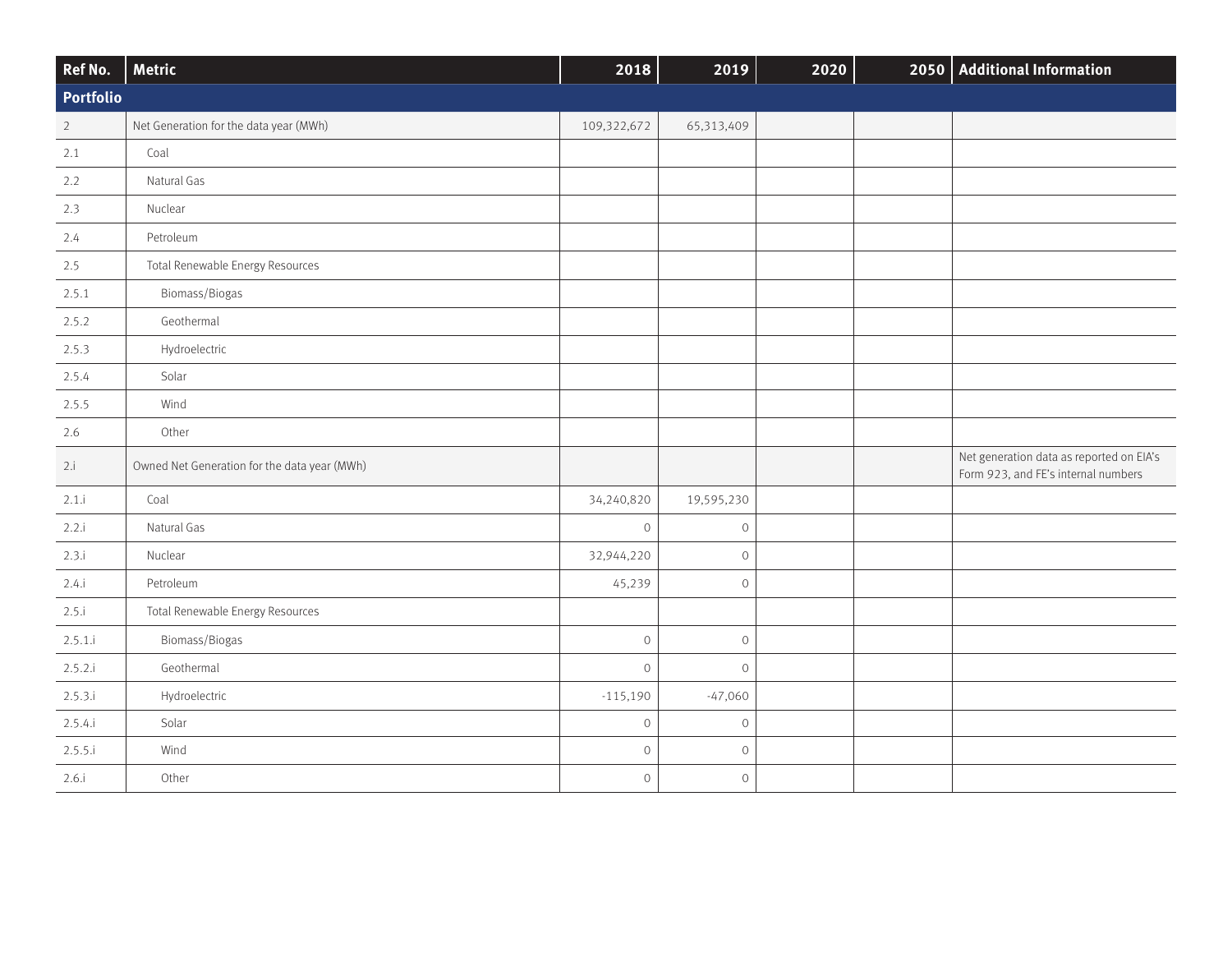| Ref No.                 | <b>Metric</b>                                                                           | 2018          | 2019          | 2020 | 2050   Additional Information                                                                                                                                                                                                 |
|-------------------------|-----------------------------------------------------------------------------------------|---------------|---------------|------|-------------------------------------------------------------------------------------------------------------------------------------------------------------------------------------------------------------------------------|
| Portfolio               |                                                                                         |               |               |      |                                                                                                                                                                                                                               |
| 2.1i                    | Purchased Net Generation for the data year (MWh)                                        | 42,207,583    | 45,765,239    |      | Total Purchased Generation as found in<br>FE's FERC Form 1's. MWh purchased from<br>an FE owned company were removed<br>to avoid double counting of emissions.<br>Regional eGRID emission factors used<br>in the calculation. |
| $2.1$ .ii               | Coal                                                                                    |               |               |      |                                                                                                                                                                                                                               |
| $2.2$ .ii               | Natural Gas                                                                             |               |               |      |                                                                                                                                                                                                                               |
| 2.3.ii                  | Nuclear                                                                                 |               |               |      |                                                                                                                                                                                                                               |
| 2.4.1i                  | Petroleum                                                                               |               |               |      |                                                                                                                                                                                                                               |
| $2.5$ .ii               | Total Renewable Energy Resources                                                        |               |               |      |                                                                                                                                                                                                                               |
| $2.5.1.$ ii             | Biomass/Biogas                                                                          |               |               |      |                                                                                                                                                                                                                               |
| 2.5.2.1i                | Geothermal                                                                              |               |               |      |                                                                                                                                                                                                                               |
| 2.5.3.1i                | Hydroelectric                                                                           |               |               |      |                                                                                                                                                                                                                               |
| 2.5.4.1i                | Solar                                                                                   |               |               |      |                                                                                                                                                                                                                               |
| 2.5.5.1i                | Wind                                                                                    |               |               |      |                                                                                                                                                                                                                               |
| $2.6.$ ii               | Other                                                                                   |               |               |      |                                                                                                                                                                                                                               |
| $\overline{\mathbf{3}}$ | Investing in the Future: Capital Expenditures, Energy Efficiency (EE), and Smart Meters |               |               |      |                                                                                                                                                                                                                               |
| 3.1                     | Total Annual Capital Expenditures (nominal dollars)                                     | 2,983,000,000 | 2,992,000,000 |      |                                                                                                                                                                                                                               |
| 3.2                     | Incremental Annual Electricity Savings from EE Measures (MWh)                           | 1,627,000     | 1,328,000     |      |                                                                                                                                                                                                                               |
| 3.3                     | Incremental Annual Investment in Electric EE Programs (nominal dollars)                 | 161,649,093   | 159,000,000   |      |                                                                                                                                                                                                                               |
| 3.4                     | Percent of Total Electric Customers with Smart Meters (at end of year)                  | 33%           | 34%           |      |                                                                                                                                                                                                                               |
| $\overline{4}$          | Retail Electric Customer Count (at end of year)                                         |               |               |      |                                                                                                                                                                                                                               |
| 4.1                     | Commercial                                                                              | 735,242       | 735,442       |      |                                                                                                                                                                                                                               |
| 4.2                     | Industrial                                                                              | 19,538        | 23,168        |      |                                                                                                                                                                                                                               |
| 4.3                     | Residential                                                                             | 5,342,283     | 5,373,113     |      |                                                                                                                                                                                                                               |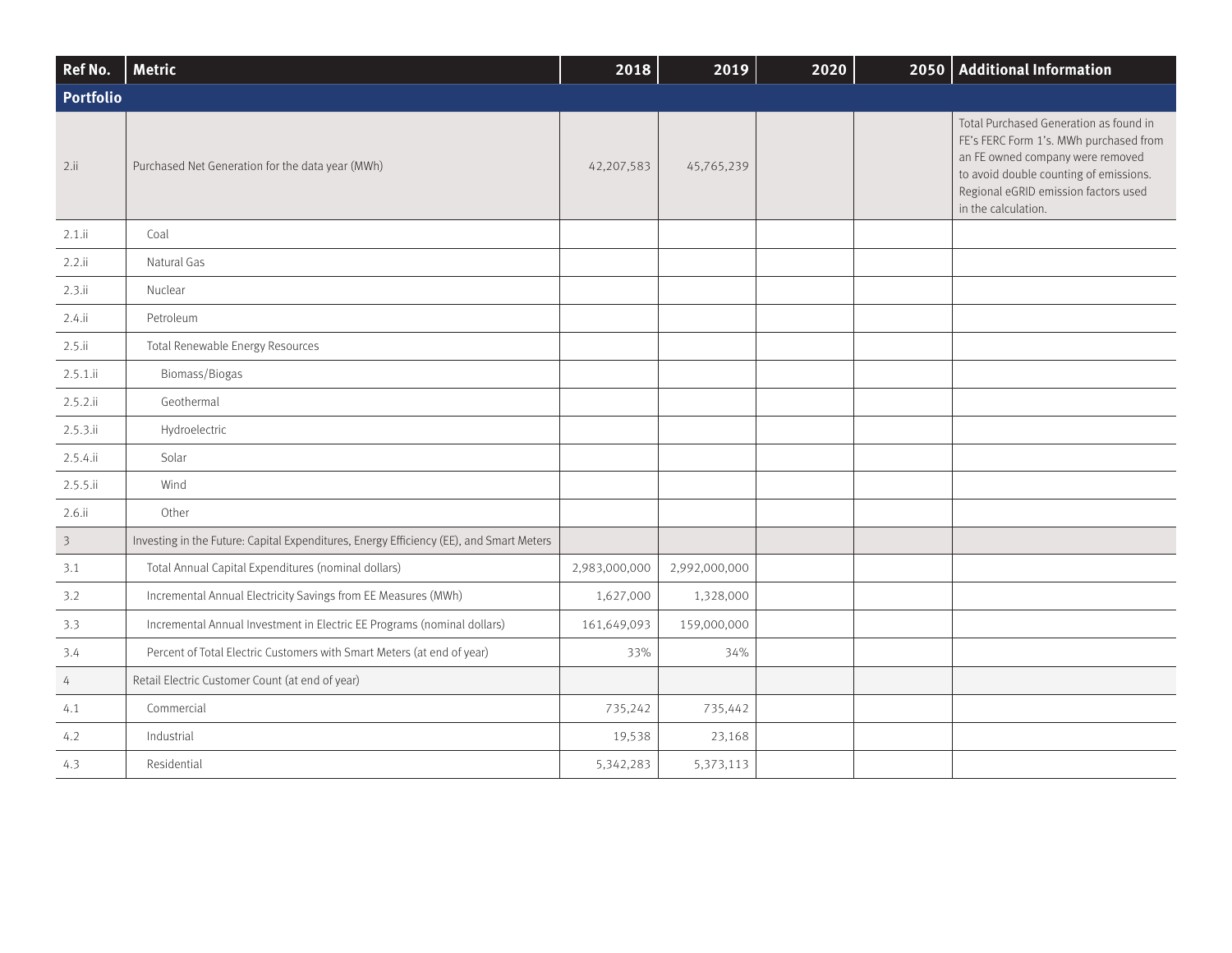| Ref No.          | <b>Metric</b>                                                                                                                                                            | 2018       | 2019       | 2020 | 2050    | <b>Additional Information</b>                             |
|------------------|--------------------------------------------------------------------------------------------------------------------------------------------------------------------------|------------|------------|------|---------|-----------------------------------------------------------|
| <b>Emissions</b> |                                                                                                                                                                          |            |            |      |         |                                                           |
|                  | GHG Emissions: Carbon Dioxide (CO <sub>2</sub> ) and Carbon Dioxide Equivalent (CO <sub>2</sub> e)                                                                       |            |            |      |         |                                                           |
| 5                | Note: The alternatives available below are intended to provide flexibility in reporting<br>GHG emissions, and should be used to the extent appropriate for each company. |            |            |      |         |                                                           |
| 5.1              | Owned Generation (1) (2) (3)                                                                                                                                             |            |            |      |         |                                                           |
| 5.1.1            | Carbon Dioxide (CO <sub>2</sub> )                                                                                                                                        |            |            |      |         |                                                           |
| 5.1.1.1          | Total Owned Generation CO <sub>2</sub> Emissions (MT)                                                                                                                    | 32,573,923 | 17,839,367 |      | $\circ$ |                                                           |
| 5.1.1.2          | Total Owned Generation CO <sub>2</sub> Emissions Intensity (MT/Net MWh)                                                                                                  | 0.537      | 0.913      |      |         |                                                           |
| 5.1.2            | Carbon Dioxide Equivalent (CO <sub>2</sub> e)                                                                                                                            |            |            |      |         |                                                           |
| 5.1.2.1          | Total Owned Generation CO <sub>2</sub> e Emissions (MT)                                                                                                                  | 32,748,805 | 17,935,528 |      |         |                                                           |
| 5.1.2.2          | Total Owned Generation CO <sub>2</sub> e Emissions Intensity (MT/Net MWh)                                                                                                | 0.539      | 0.918      |      |         |                                                           |
| 5.2              | Purchased Power (4)                                                                                                                                                      |            |            |      |         |                                                           |
| 5.2.1            | Carbon Dioxide (CO <sub>2</sub> )                                                                                                                                        |            |            |      |         |                                                           |
| 5.2.1.1          | Total Purchased Generation CO <sub>2</sub> Emissions (MT)                                                                                                                | 20,097,650 |            |      |         |                                                           |
| 5.2.1.2          | Total Purchased Generation CO <sub>2</sub> Emissions Intensity (MT/Net MWh)                                                                                              | 0.476      |            |      |         |                                                           |
| 5.2.2            | Carbon Dioxide Equivalent (CO <sub>2</sub> e)                                                                                                                            |            |            |      |         |                                                           |
| 5.2.2.1          | Total Purchased Generation CO <sub>2</sub> e Emissions (MT)                                                                                                              | 20,223,892 | 31,884,188 |      |         |                                                           |
| 5.2.2.2          | Total Purchased Generation CO <sub>2</sub> e Emissions (MT)                                                                                                              | 0.479      | 1.631      |      |         |                                                           |
| <b>Emissions</b> |                                                                                                                                                                          |            |            |      |         |                                                           |
| 5.3              | Owned Generation + Purchased Power                                                                                                                                       |            |            |      |         |                                                           |
| 5.3.1            | Carbon Dioxide (CO <sub>2</sub> )                                                                                                                                        |            |            |      |         |                                                           |
| 5.3.1.1          | Total Owned + Purchased Generation CO <sub>2</sub> Emissions (MT)                                                                                                        | 52,671,573 |            |      |         | Left blank due to no data on 5.2.1.1                      |
| 5.3.1.2          | Total Owned + Purchased Generation CO <sub>2</sub> Emissions Intensity (MT/Net MWh)                                                                                      | 0.517      |            |      |         |                                                           |
| 5.3.2            | Carbon Dioxide Equivalent (CO <sub>2</sub> e)                                                                                                                            |            |            |      |         |                                                           |
| 5.3.2.1          | Total Owned + Purchased Generation CO <sub>2</sub> e Emissions (MT)                                                                                                      | 52,972,697 | 49,819,716 |      |         |                                                           |
| 5.3.2.2          | Total Owned + Purchased Generation CO <sub>2</sub> e Emissions Intensity (MT/Net MWh)                                                                                    | 0.520      | 2.549      |      |         |                                                           |
| 5.4              | Non-Generation CO <sub>2</sub> e Emissions                                                                                                                               |            |            |      |         |                                                           |
| 5.4.1            | Fugitive CO <sub>2</sub> e emissions of sulfur hexafluoride (MT) (5)                                                                                                     | 120,587.00 | 114,678.00 |      |         |                                                           |
| 5.4.2            | Fugitive CO <sub>2</sub> e emissions from natural gas distribution (MT) (6)                                                                                              |            |            |      |         | FirstEnergy does not have<br>any natural gas distribution |